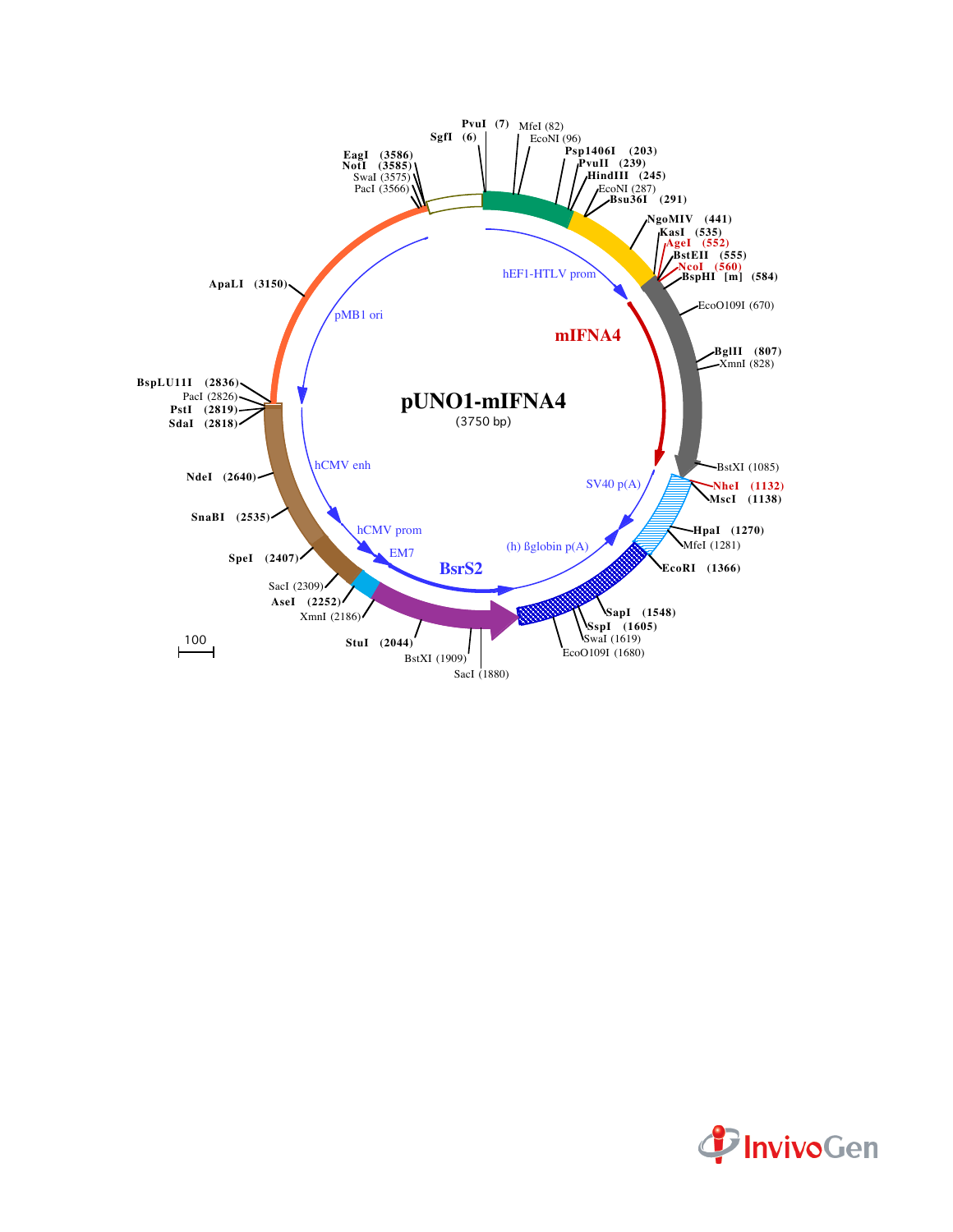**PvuI (7)**

MfeI (82)  $EcoNI(96)$ 

|     | SgfI $(6)$<br>MfeI $(82)$<br>EcoNI(<br>1 GGATCTGCGATCGCTCCGGTGCCCGTCAGTGGGCAGAGCGCACATCGCCCACAGTCCCCGAGAAGTTGGGGGGAGGGGTCGGCAATTGAACGGGTGCCTA                                                                                                                                                                                                                                                                 |
|-----|---------------------------------------------------------------------------------------------------------------------------------------------------------------------------------------------------------------------------------------------------------------------------------------------------------------------------------------------------------------------------------------------------------------|
|     | 101 GAGAAGGTGGCGCGGGGTAAACTGGGAAAGTGATGTCGTGTACTGGCTCCGCCTTTTTCCCGAGGGTGGGGGAACCGTATATAAGTGCAGTAGTCGCC                                                                                                                                                                                                                                                                                                        |
|     | $HindIII$ (245)<br>Bsu36I (291)<br>Psp1406I (203)<br>PvuII $(239)$<br>EcoNI (287)                                                                                                                                                                                                                                                                                                                             |
|     | 301 GCCATCCACGCCGGTTGAGTCGCGTTCTGCCGCCTCCCGCCTGTGGTGCCTCCTGAACTGCGTCCGCCGTCTAGGTAAGTTTAAAGCTCAGGTCGAGACC                                                                                                                                                                                                                                                                                                      |
|     | $NgoMIV$ (441)                                                                                                                                                                                                                                                                                                                                                                                                |
|     | NcoI (560)<br><b>BstEII</b> (555)<br>AgeI (552)<br>KasI (535)<br>BspHI $[m]$ (584)<br>501 TCTGTTCTGCGCCGTTACAGATCCAAGCTGTGACCGGCGCCTACCTGAGATCACCGGTCACCATGGCTAGGCTCTGTGCTTTCCTCATGATCCTGGTAAT<br>1 <sup>M</sup> A R L C A F L M I L<br>V M<br>EcoO109I (670)                                                                                                                                                 |
|     | 601 GATGAGCTACTACTGGTCAGCCTGTTCTCTAGGATGTGACCTGCCTCACACTTATAACCTCGGGAACAAGAGGGCCTTGACAGTCCTGGAAGAAATGAGA<br>13) M S Y Y W S A C S L G C D L P H T Y N L G N K R A L T V L E E<br>701 AGACTCCCCCCTCTTTCCTGCCTGAAGGACAGGAAGGATTTTGGATTCCCCTTGGAGAAGGTGGATAACCAACAGATCCAGAAGGCTCAAGCCATCCTTG<br>47▶ R L P P L S C<br>K D R K D F G F P L E K V D N O O I<br>- L.<br>O K A O A I L<br>BgIII $(807)$<br>XmnI (828) |
| 113 | 801 TGCTAAGAGATCTTACCCAGCAGATTTTGAACCTCTTCACATCAAAAGACTTGTCTGCTACTTGGAATGCAACTCTCCTAGACTCATTCTGCAATGACCT<br>80 V L R D L T O O I L N L F T S K D L S A T W N A T L L D S<br>- F -<br>C.<br>N.<br>- L<br>901 CCATCAGCAGCTCAATGATCTCAAAGCCTGTGTGATGCAGGAACCTCCTCTGACCCAGGAAGACTCCCTGCTGCTGTGAGGACATACTTCCACAGGATC<br>H O O L N D L K A C<br>V M O E P P L T O E D S L L A V R T Y F<br>HR I<br>BstXI (1085)     |
|     | 147 T V Y L R K K K H S L C A W E V I R A E<br>V W R A L<br>S S S T N L L A<br>MscI (1138)                                                                                                                                                                                                                                                                                                                    |
|     | <b>NheI</b> (1132)<br>1101 GACTGAGTGAGGAGAAGGAGTGAGTCCTGAGAGCTAGCTGGCCAGACATGATAAGATACATTGATGAGTTTGGACAAACCACAACTAGAATGCAGTGAAA<br>180 R L S E E K E<br>$\bullet$                                                                                                                                                                                                                                             |
|     |                                                                                                                                                                                                                                                                                                                                                                                                               |
|     | <b>HpaI</b> (1270) MfeI (1281)                                                                                                                                                                                                                                                                                                                                                                                |
|     | EcoRI (1366)<br>1301 TTTCAGGTTCAGGGGGAGGTGTGGGAGGTTTTTTAAAGCAAGTAAAACCTCTACAAATGTGGTATGGAATTCTAAAATACAGCATAGCAAAACTTTAACC                                                                                                                                                                                                                                                                                     |
|     | 1401 TCCAAATCAAGCCTCTACTTGAATCCTTTTCTGAGGGATGAATAAGGCATAGGCATCAGGGGCTGTTGCCAATGTGCATTAGCTGTTTGCAGCCTCACCT                                                                                                                                                                                                                                                                                                     |
|     | SapI (1548)<br>1501 TCTTTCATGGAGTTTAAGATATAGTGTATTTTCCCAAGGTTTGAACTAGCTCTTCATTTCTTTATGTTTTAAATGCACTGACCTCCCACATTCCCTTTTT                                                                                                                                                                                                                                                                                      |
|     | EcoO109I (1680)<br>SspI (1605)<br>SwaI (1619)                                                                                                                                                                                                                                                                                                                                                                 |
|     | 1701 CAGTTTAGTAGTTGGACTTAGGGAACAAAGGAACCTTTAATAGAAATTGGACAGCAAGAAAGCGAGCTTCTAGCTTTAGTTCCTGGTGTACTTGAGGGGG<br>R T Y K L P<br>$-141$<br>$\bullet$<br>N.                                                                                                                                                                                                                                                         |
|     | SacI (1880)<br>1801 ATGAGTTCCTCAATGGTGGTTTTGACCAGCTTGCCATTCATCTCAATGAGCACAAAGCAGTCAGGAGCATAGTCAGAGATGAGCTCTCTGCACATGCCAC<br>1324 I L E E I T T K V L K G N M E I L V F C D P A Y D S I L E R C M G C                                                                                                                                                                                                          |
|     | BstXI (1909)<br>1901 AGGGGCTGACCACCCTGATGGATCTGTCCACCTCATCAGAGTAGGGGTGCCTGACAGCCACAATGGTGTCAAAGTCCTTCTGCCCGTTGCTCACAGCAGA<br>99   PS V V R I S R D V E D S Y P H R V A V I T D F D K Q G N S V A S                                                                                                                                                                                                            |
|     | $StuI$ (2044)<br>2001 CCCAATGGCAATGGCTTCAGCACAGACAGTGACCCTGCCAATGTAGGCCTCAATGTGGACAGCAGAGATGATCTCCCCAGTCTTGGTCCTGATGGCCGCC<br>T V R G I Y A E I H V A S I I E<br>66 C J A J A E A C<br>$\vee$<br>G T K<br>T R<br>A<br>XmnI (2186)                                                                                                                                                                             |
|     | 2101 CCGACATGGTGCTTGTTGTCCTCATAGAGCATGGTGATCTTCTCAGTGGCGACCTCCACCAGCTCCAGATCCTGCTGAGAGATGTTGAAGGTCTTCATGG<br>32 G V H H K N D E Y L M T I K E<br>TAVEVLELDQQSINFTKM<<br>Asel (2252)                                                                                                                                                                                                                           |
|     | 2201 TGGCCCTCCTATAGTGAGTCGTATTATACTATGCCGATATACTATGCCGATGATTAATTGTCAAAACAGCGTGGATGGCGTCTCCAGCTTATCTGACGGT                                                                                                                                                                                                                                                                                                     |
|     | SacI (2309)<br>2301 TCACTAAACGAGCTCTGCTTATATAGACCTCCCACCGTACACGCCTACCGCCCATTTGCGTCAATGGGGCGGAGTTGTTACGACATTTTGGAAAGTCCCG                                                                                                                                                                                                                                                                                      |

TTGATTTACTAGTCAAAACAAACTCCCATTGACGTCAATGGGGTGGAGACTTGGAAATCCCCGTGAGTCAAACCGCTATCCACGCCCATTGATGTACTGC 2401